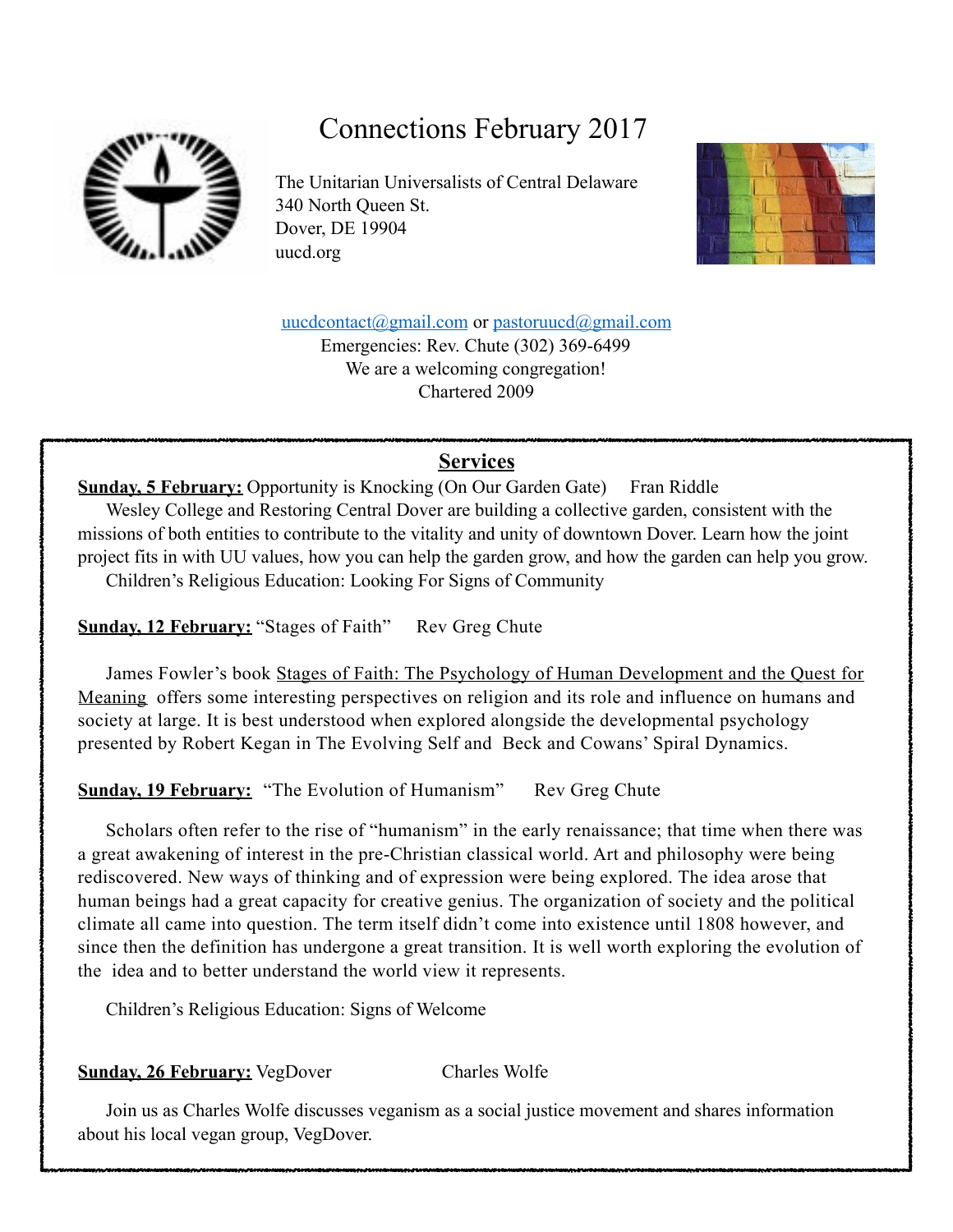## **Calendar**

Monday, 6 February: DIMH dinner. Head chef Lorna McElhone Thursday, 9 February, 6.30: Diners Club at Brick Works in Smyrna Saturday, 11 February, 11-3: Transgender workshop at UUFN Sunday, 12 February: Social Justice Sunday (Dover Interfaith Mission for Housing) Sunday, 12 February, 11.30am: Social Justice Committee meeting at CBS Wednesday, 15 February, 7.30pm: Board meeting at CBS Sunday, 19 February, 11.30am: Corruption of our Democracy at CBS

### **Announcements**

- UUFN in Newark is offering a free workshop on Sat., Feb. 11 from 11:00 a.m. to 3:00 p.m. to raise awareness about the Transgender community. The workshop and light lunch is free, but you must register for the event. This is a wonderful educational opportunity to increase your sensitivity and learn firsthand what the Transgender issues are. If you are interested in learning about more about the schedule of events and would like to register this link will give you that info [https://www.facebook.com/events/1349085095131071/](https://www.google.com/url?q=https%3A%2F%2Fwww.facebook.com%2Fevents%2F1349085095131071%2F&sa=D&sntz=1&usg=AFQjCNE-wiyl5mgzrGmaK15PwCwGxmIhhw) Gloria Gross rv.grandmom $@$ me.com is attending and has room for four people in her car.
- The Mindfulness practice group meets on the first Wednesday of the month. We are led by Abby Miller who has practiced mindfulness in the tradition of Thich Nhat Hanh for many years. The group meets from 7.00pm to 8.30pm at CBS. Guided Meditation, Walking Mediation and Silent Meditation are included. If you could benefit from some tools to reduce stress, join us as we follow out breath to focus on the present moment.
- The monthly study/discussion group Corruption of Our Democracy will be meeting February 19th at 11:30. All are welcome.
- UUCD Diners Club! We're back yet again. Last month 12 of us met at Franco's for a scrumptious gastronomic experience and a delightful evening out. This month we're meeting at the Brick Works restaurant in Smyrna on Thursday, February 9th at 6:30PM. Be sure and let me know if you intend to attend so I can include you in our reservation. Everyone invited. See you then. Yuuuuum! - Greg
- Save the date for the canvas kickoff potluck dinner! March 18th at the Hesseltine farmhouse at 6pm. More details to follow.
- On Sunday, the 5th of February, there will be a CRE planning meeting after service.
- There will be an Adopt-A-Highway event on the 11th of March, 9-12. Please let Jayce  $(iayce.r. lesniewski@gmail.com)$  know if you can make it!
- We had a great #UUmomsnightout on the 20th of January! Moms mark your calendars for the 17th of March, and we'll do it again! (Is that St. Patrick's Day?!?! Yes!)

## **Birthdays**

Debra May (1), Mark Guiteras & Greg Foster (3), Allie Foster (4), Cade Gibson (10), Jesse Rich and McKinley Alden (14), Greg Chute (15), Wendy Pickett (18), Casey McElwee (14)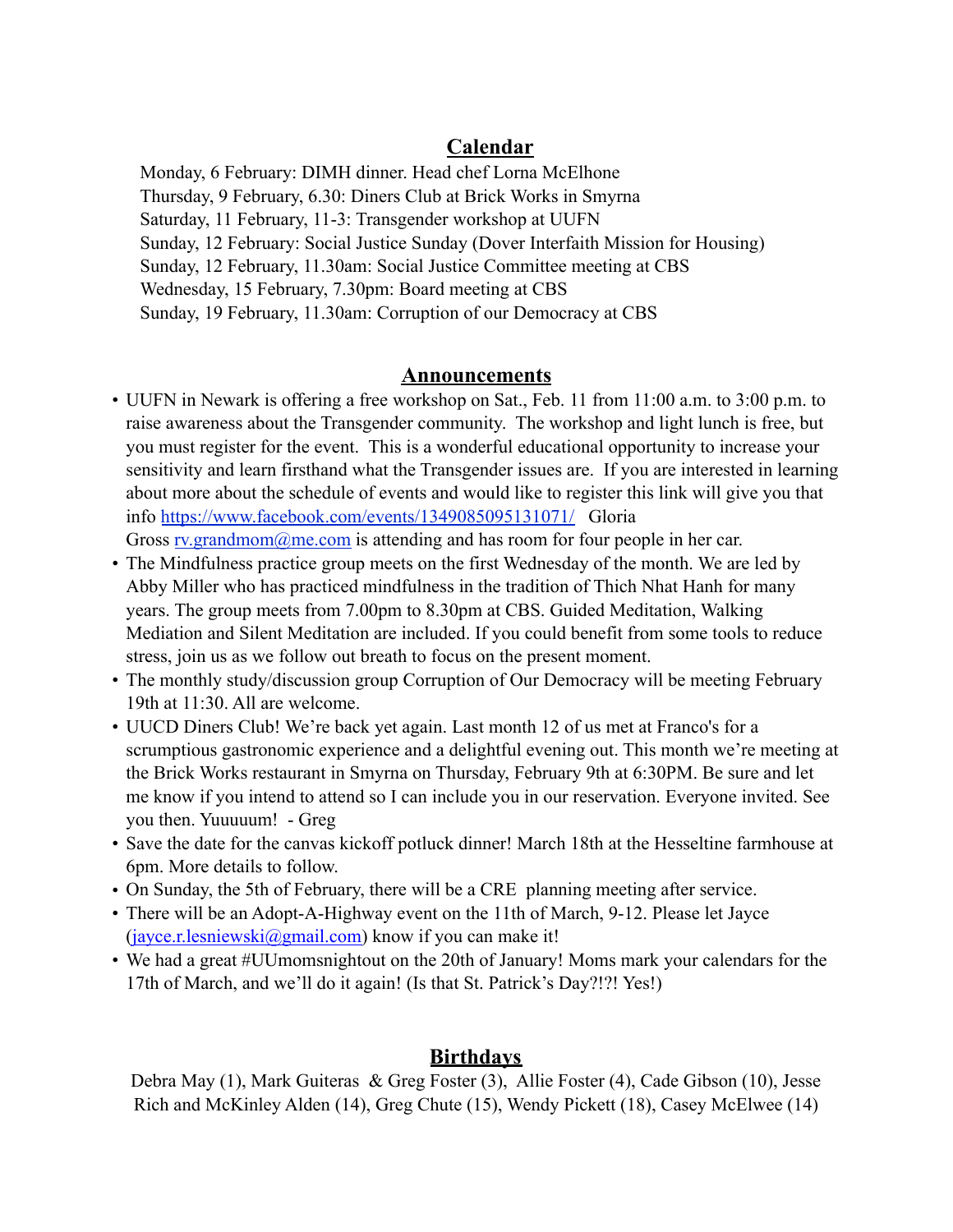## **The Corruption of Our Democracy**

The Unitarian Universalists of Central Delaware (UUCD) is hosting a series of monthly programs and discussions on the topic of "The Corruption of Our Democracy." The next meeting is Sunday, February 19th, beginning at 11:30- at Congregation Beth Sholom, 340 North Queen Street, Dover. Everyone is welcome.

This free public service program consists of readings and/or videos and group discussion designed to raise awareness of some of the challenges facing the future of democracy in our country. In December participants viewed the video Legalize Democracy. This video provided an excellent historical review of court decisions determining rights of individuals and corporations detailing the influence of corporations on US Democracy. At the January meeting, we explored the impacts of structural racism on our democracy. At the February meeting we will explore the Sanctuary City movement and the response of the City of San Francisco Board of Governors in response to federal threats.

This topic - "The Corruption of Our Democracy"- encompasses much that is important to our lives and to social and environmental justice worldwide. Please join us on February 19th. Come early and join us for 10am worship. Childcare and children's religious education are provided. For more information visit our website at www.uucd.org, or contact us at uucdcontact@gmail.com. Stand up for Justice in Washington DC

Monday April 3 through Wednesday April 5, St. Mark's Episcopal Church, 301 A St SE, Washington, DC

The rising tide of inequality, intolerance and racism makes it more important for UUs to stand up for their values. UUJEC and UUs for Social Justice in the National Capital Region (UUSJ) are organizing a spring conference in Washington DC to give UUs an opportunity to advocate for a vision of a fair and compassionate society directly to decision makers on Capitol Hill. We cannot take a step back on progress in equality and human rights. Now more than ever we must act…

We will be joined by several of our justice allies, including Sister Simone Campbell and Chuck Collins, build advocacy skills and spend time on capitol hill talking with decisions makers. This is an exciting and important time to be in our nation's capital.

 Join a community of like-minded people making a difference by not only defending our gains for social and economic justice but also join people standing for a world that is more compassionate and just.

For registration information, visit: http://uujec.com/ReversingInequality Contact: Rachel Bennett Steury uujec@uujec.com at 260-837-8938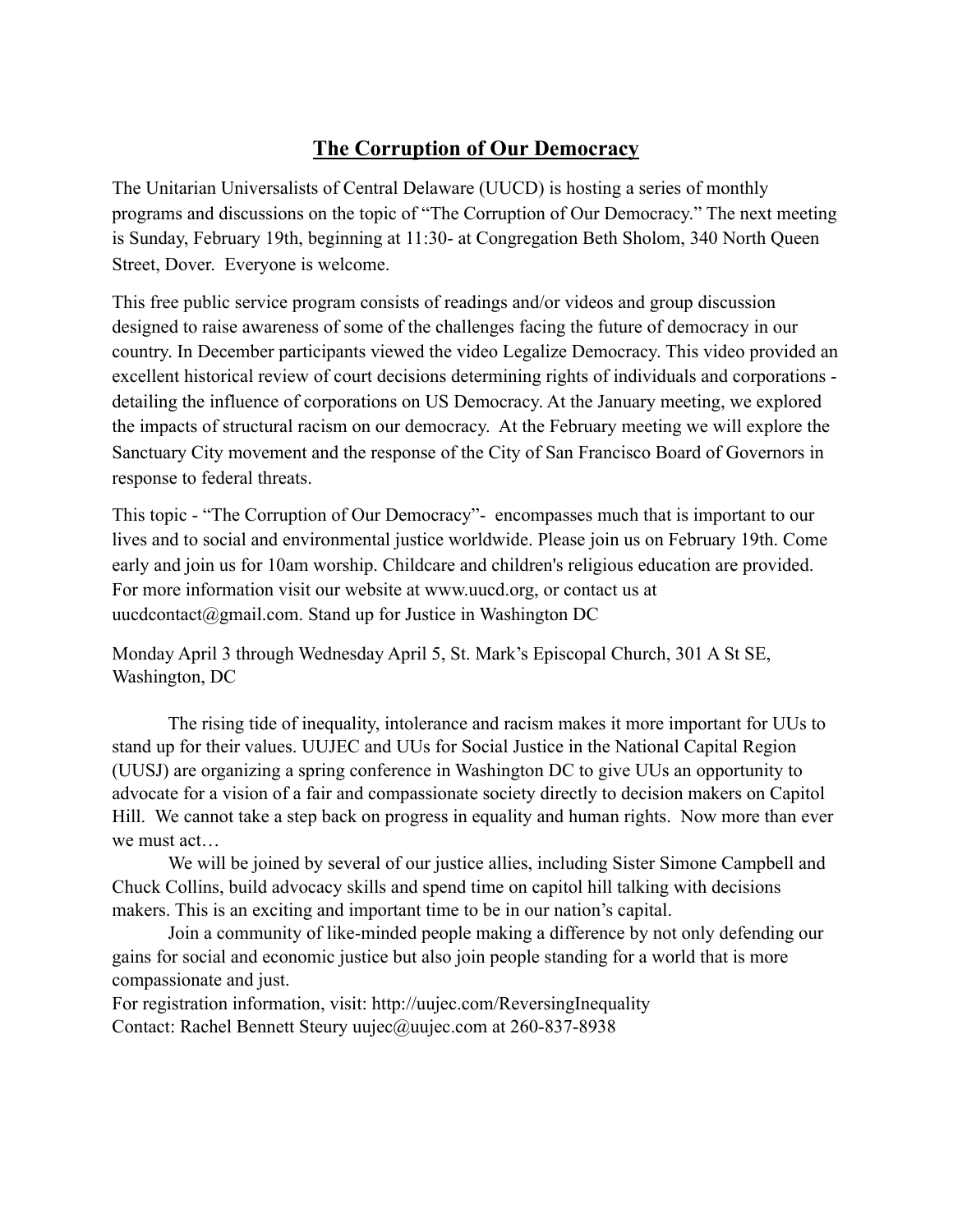## **March Madness FUNdraiser**

Dear UUCD members and friends,

2017 promises to be a year full of surprises. It remains to be seen how the uncertainty we all may be feeling will play out in our political system. Being a part of our community is reassuring for many of us. We have also been having more visitors who are looking for a group of people who value human and civil rights.

 More than ever, I feel that having a UU presence in Kent County is very valuable. In order to ensure our continued existence in Dover, we will need to meet our budget. This year, we balanced our budget but putting our deficit into the "Fund-raising Activities" category. That line requires us to come up with \$8,619.00. Through our various fund raising activities such as Redner's cards and Amazon and the items that Leigh Hesseltine took to Wilson's auction, we have earned \$1,323.52 leaving us approximately \$7,300 to come up with.

 Our biggest community building and fund raising event, MARCH MADNESS, a silent and live auction party will be coming up Saturday, March 4<sup>th</sup> at CBS. In order for it to succeed, we will need everyone's help. Hopefully, as many of you as possible will participate in as many of the following ways as possible; Lorna's article (below) will detail those ways.

As many of you now know, the auction leads into a year of fun, as we participate in various anticipated activities such as dinners, trips, wine or beer tastings, babysitting or raking, etc. There will be short planning meetings after each service between now and then. Please volunteer to help or respond, if asked, with what you can do to help out. If everyone helps, it can be really fun and even more successful than last year.

If you have a group of friends outside of your church friends, consider reserving a table for you and your friends to share at the auction. The more the merrier!

We hope to have more dancing this year and a smoother check out process. Put your thinking caps on! Please start thinking about what you can contribute, who you can invite, what fun you can have and what you might like to purchase or explore with your purchases.

Looking forward to March Madness and lots of fun, Sheryl

#### **Getting the March Madness Auction together requires 100% Participation**

Sheryl Winsby has already discussed the importance of the March Madness Auction to our overall budget. Again, it is our major fundraiser for the year and as such requires 100% participation. There are so many opportunities to contribute to the Auction and to support UUCD. **So, ask yourself "What can I do?"** Below are ways in which it is possible to support this fellowship through the March Madness Auction. I hope that you will be able to find a way to help in both areas. If not, feel free to overcompensate in one area. With tickets at an affordable \$5 per person. I hope you will all bring a few friends.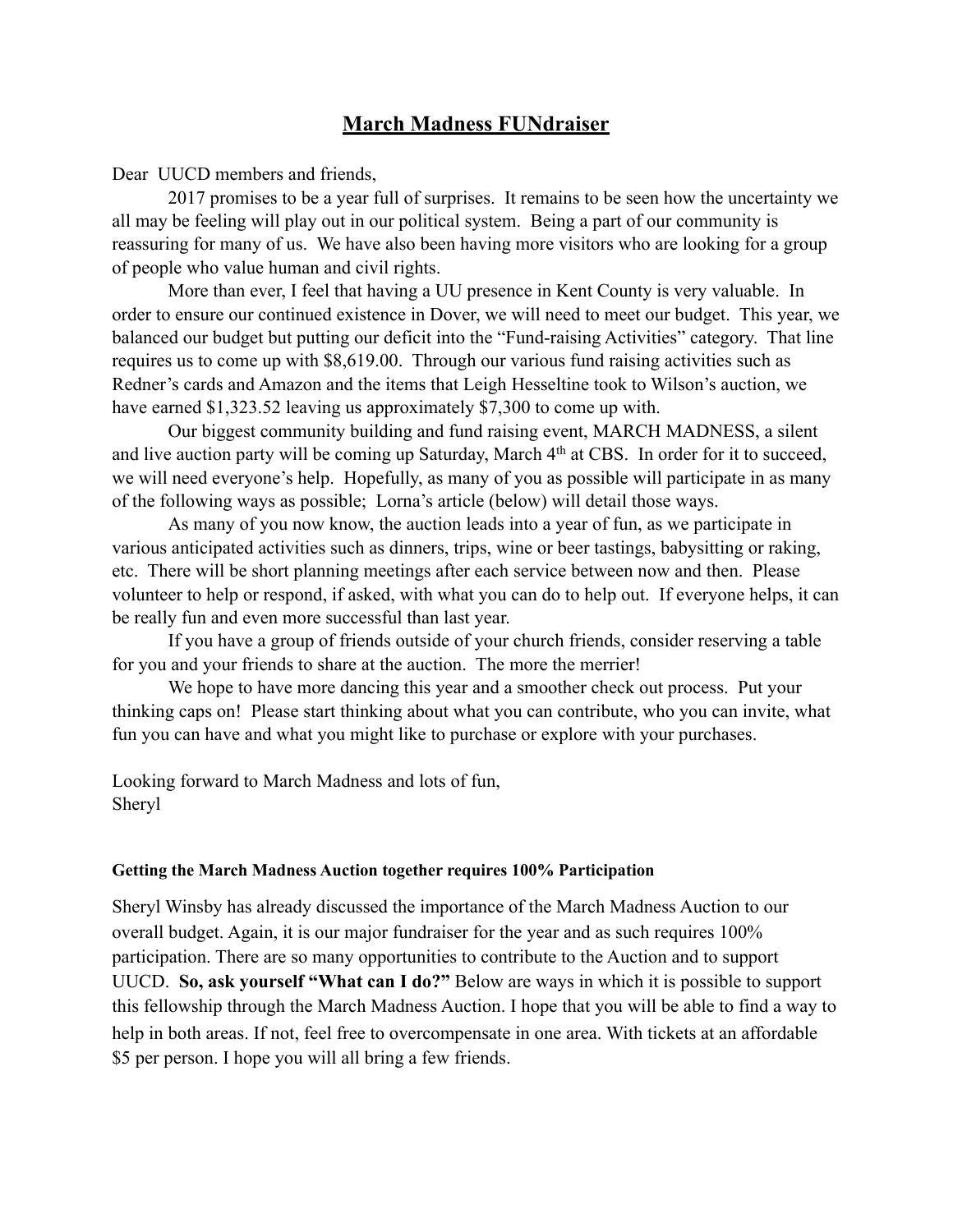#### Area 1. Work to be done

We need people to work in all areas of preparations, set-up, execution and clean-up. Here are some of the specific area you can sign up to work in: publicity, food and bar preparation and service, dining room or auction set up, recording of bids and checkout. I promise you there is something for everyone.

#### Area 2. Items and Services Needed

We need items and services to be auctioned. Items should be serviceable and in good condition. In the past, this included a variety of items many of them new or lightly used. Gift basket and handmade goods are also popular items. Gift certificates or goods from merchants are most welcome.

You may also provide a service you are willing to perform and the church will receive the money. Last year people offered to make meals, provide DNA testing, provided a time share, and a very well researched and educational beer tasting was also a big hit. A ride to and from Philadelphia airport is something Roger and I would bid on. With several young families in our congregation an evening of babysitting might also look very appealing. Use your imagination.I look forward to talking to everyone about how they plan on helping.

#### Lorna McElhone

**Lessons in:**  Knitting Crocheting Flower arranging Computer skills **Quilting** Dancing, singing Sewing Jewelry making Instrument playing

#### **Handmade Goods:**

Baby blankets, bath towels, etc. Baked goods, candies, or ice cream Vinyl family name board Themed baskets **Jewelry** 

#### **Services**

Yard care, raking, etc. Piano Tuning Bike maintenance Cleaning Haircut and style

Snow shoveling Massage **Babysitting** Car wash or detail Sew a Halloween Costume, hem skirts or pants, sew on badges, etc. Digital Invite, announcement or card (or taught as a skill) Scrapbook kits or premade pages (or taught as a skill) Christmas present wrapping Professional family photo Genealogy research Transportation to Baltimore or Philadelphia airports

#### **Events**

Dinners, e.g., ethnic or thematic Beer or wine tasting Tickets of places of interest, Longwood Gardens, etc. Excursions as a group to events, including tickets or admission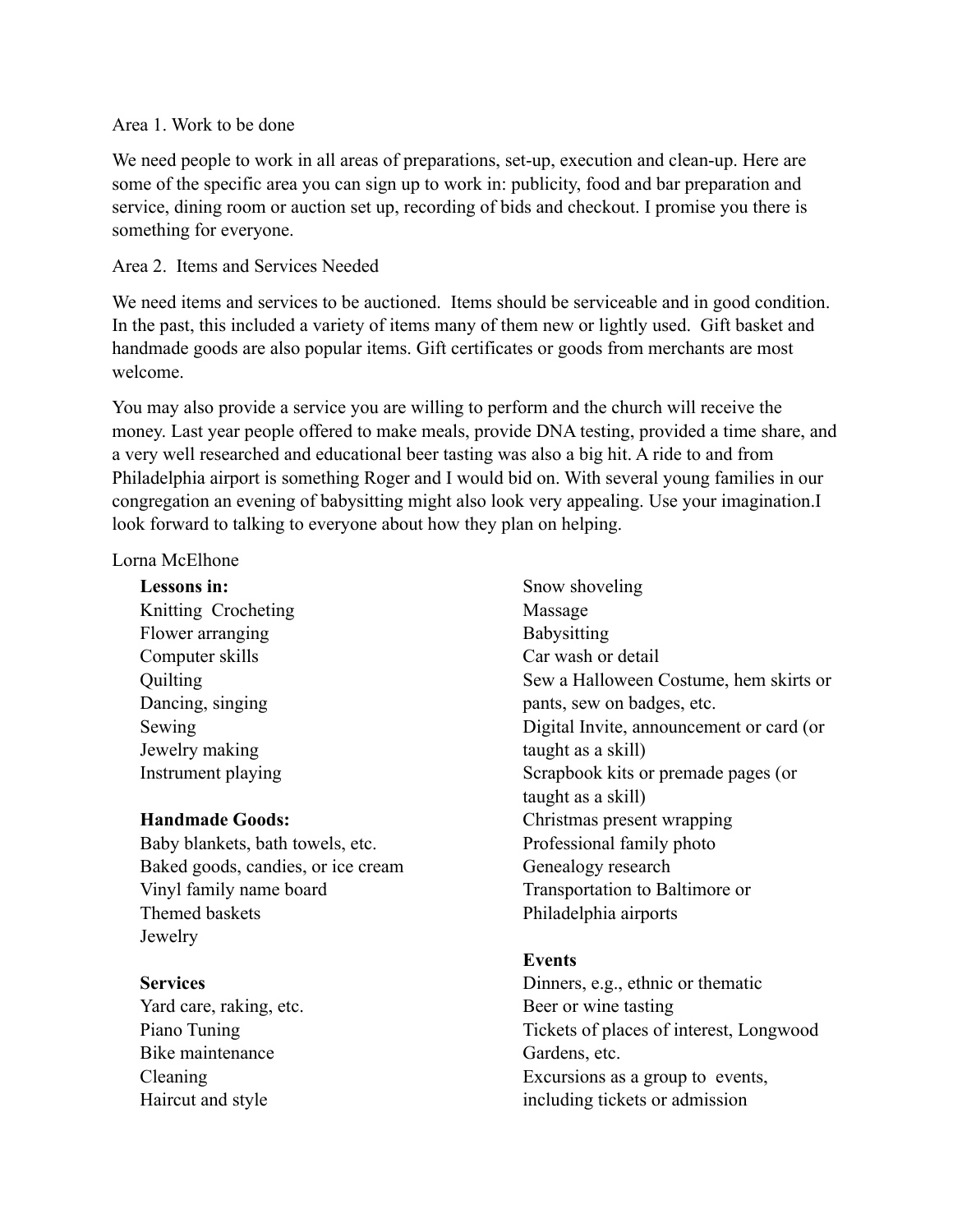

# Food for Thought

 *It isn't love that makes the world go round but compassion – starting over in gentleness when love hasn't been enough or other factors have failed: a gentle refusal to blame oneself or others and just begin again.* - Nancy Shaffer (UU Clergy)

Knock, knock.

Who's there? Three thousand Unitarian Universalists. Three thousand Unitarian Universalists who? Three thousand Unitarian Universalists who aren't just reading ahead in the hymnal to see if they agree with the words, but are actually singing the words.

Hard to believe, I'm sure. But it does happen annually at General Assembly (GA). GA is the annual meeting of the denomination held the end of June every year. It is a time to connect, do business, worship, celebrate, converse with fellow Unitarians and Universalists from all over the country. It is reassuring and encouraging to experientially realize that there are a great number of us doing great things in communities in every corner of this great nation. For more information go to the webpage at UUA.org and look for GA. Registration opens March 1.

Or you can ask me. I have attended several over the years, as have several members and friends of UUCD. This year it is in New Orleans (one of my favorite cities) Wednesday, June 21, to Sunday, June 25. I have already made my hotel and plane reservations; and have noted that already space is becoming limited. So I invite you to join me. It is a grand and glorious experience.

AND, I invite you to consider another magnificent travel experience. Mary and I are headed back to South Africa next year in February, 2018 (my 18<sup>th</sup> trip). The actual time and itinerary are yet to be determined. We do know it will include a game reserve, many world renowned wineries, Cape Town, the Unitarian congregation established there in 1853, the Cape of Good Hope, Table Mountain, Gods Golden Acre (GGA), and any other destinations you might suggest. We have been associated with GGA for fifteen years, and the option of spending some extended time working on a service project there is also a possibility. We will work out the specifics once we have assembled an interest group.

So let me know if you have questions about either of these travel opportunities, and if you are interested in going. Together we can have an amazing experience.

 *Of all the ingenious mistakes into which erring man has fallen, perhaps none have been so pernicious in their consequences, or have brought so many evils into the world, as the popular opinion that the way of the transgressor is pleasant and easy.* - **Hosea Ballou**